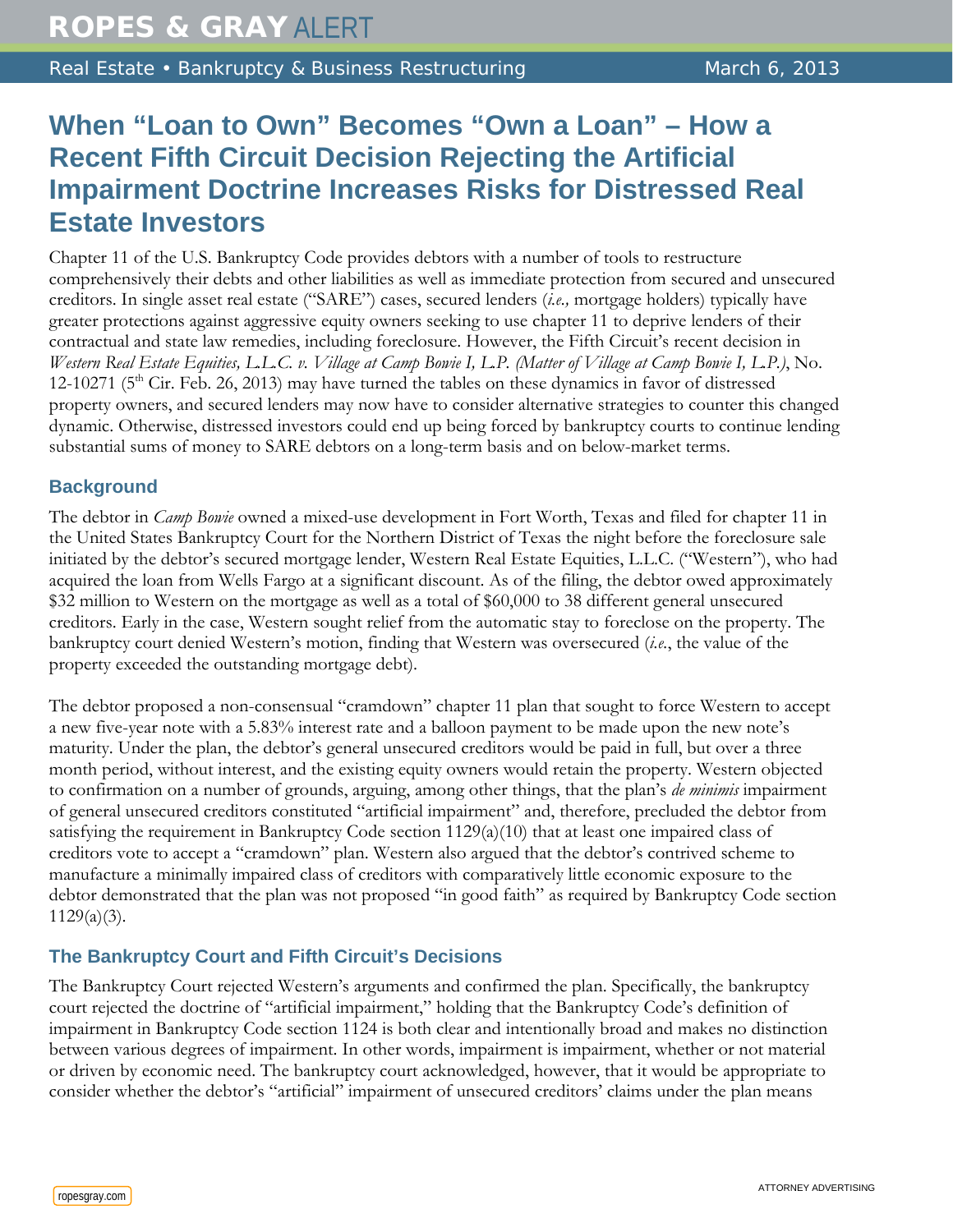that the plan was not proposed in good faith. Ultimately, the bankruptcy court found that the plan was proposed in good faith because the debtor's equity owners were merely acting to reorganize the debtor's balance sheet in a manner that would also preserve their in-the-money equity interests in the property against an attempt by Western to appropriate that value for itself. Western appealed the bankruptcy court's decision to the Fifth Circuit Court of Appeals, which affirmed the bankruptcy court's decision and order confirming the debtor's plan. In so doing, the Fifth Circuit followed the Ninth Circuit's decision in *In re L&J Anaheim Associates*, which held that any impairment of a class of claims, no matter how economically insignificant, can be used by the debtor to meet the confirmation requirement of an impaired accepting class (subject to passing muster under the Code's good faith requirement). In its decision, the Fifth Circuit also rejected the Eighth Circuit's decision in *In re Windsor on the River Associates*, which, to date, is the only Circuit Court of Appeals to have held that the impaired accepting class requirement cannot be satisfied by nominally impairing a class of claims under a plan for the central purpose of satisfying that very requirement.

## **What Camp Bowie Means For Distressed Real Estate Investors Pursuing "Loan-to-Own" Strategies**

In the wake of *Camp Bowie*, it is still possible for secured lenders facing the prospect of an unfavorable cramdown plan to defeat confirmation by asserting that the plan was not proposed in "good faith." After all, the Fifth Circuit did not independently decide that the debtor's plan in *Camp Bowie* was proposed in good faith, but rather held that the bankruptcy court did not clearly err in making its fact-specific finding of good faith. Nonetheless, the contours of the "good faith" requirement may vary from case to case and are insufficiently defined to provide distressed investors with the degree of clarity and predictability needed to make fully informed investment decisions. What is more, the limited guidance provided by the Fifth Circuit in *Camp Bowie* on the good faith issue suggests that artificial impairment, without more, could rarely, if ever, suffice to show that a plan was proposed in bad faith.

Previously, opportunistic real estate investors could purchase a SARE debtor's distressed mortgage debt at a deep discount and have a reasonable expectation that they would either end up owning the property through a bankruptcy (or through a state law foreclosure) or receive consideration for their debt that would substantially exceed the amount paid to acquire the debt. The *Camp Bowie* decision represents a significant shift in negotiating leverage that favors existing fee owners of distressed real estate and disfavors holders of secured mortgage debt. Accordingly, in light of *Camp Bowie*, real estate investors seeking to purchase mortgage debt as part of a "loan-to-own" strategy will undoubtedly want to exercise more caution before making a particular investment, particularly in mortgage debt issued by borrowers located in states in the Fifth and Ninth Circuits (*e.g.*, Texas and California).

For starters, investors will want to be even more vigilant in their pre-investment diligence and valuation analysis to ensure that the mortgage debt is comfortably "underwater," and continue analyzing the value of the collateral throughout the case. In cases where the market value of property is less than the amount of outstanding mortgage debt—secured lenders will often have a sizeable unsecured "deficiency" claim that will control the voting outcome of the unsecured class, thereby avoiding a situation where a SARE debtor can propose a plan that nominally (or even substantially) impairs an economically insignificant class of trade creditors to force the secured lenders to essentially refinance a debtor's mortgage on non-market terms.

Second, investors will want to develop a strategy to neutralize the debtor's ability to confirm a "cramdown" plan by nominally impairing a class of creditors if the debtor succeeds in demonstrating that there is equity value in the property over and above the mortgage debt. One possible strategy might involve purchasing a